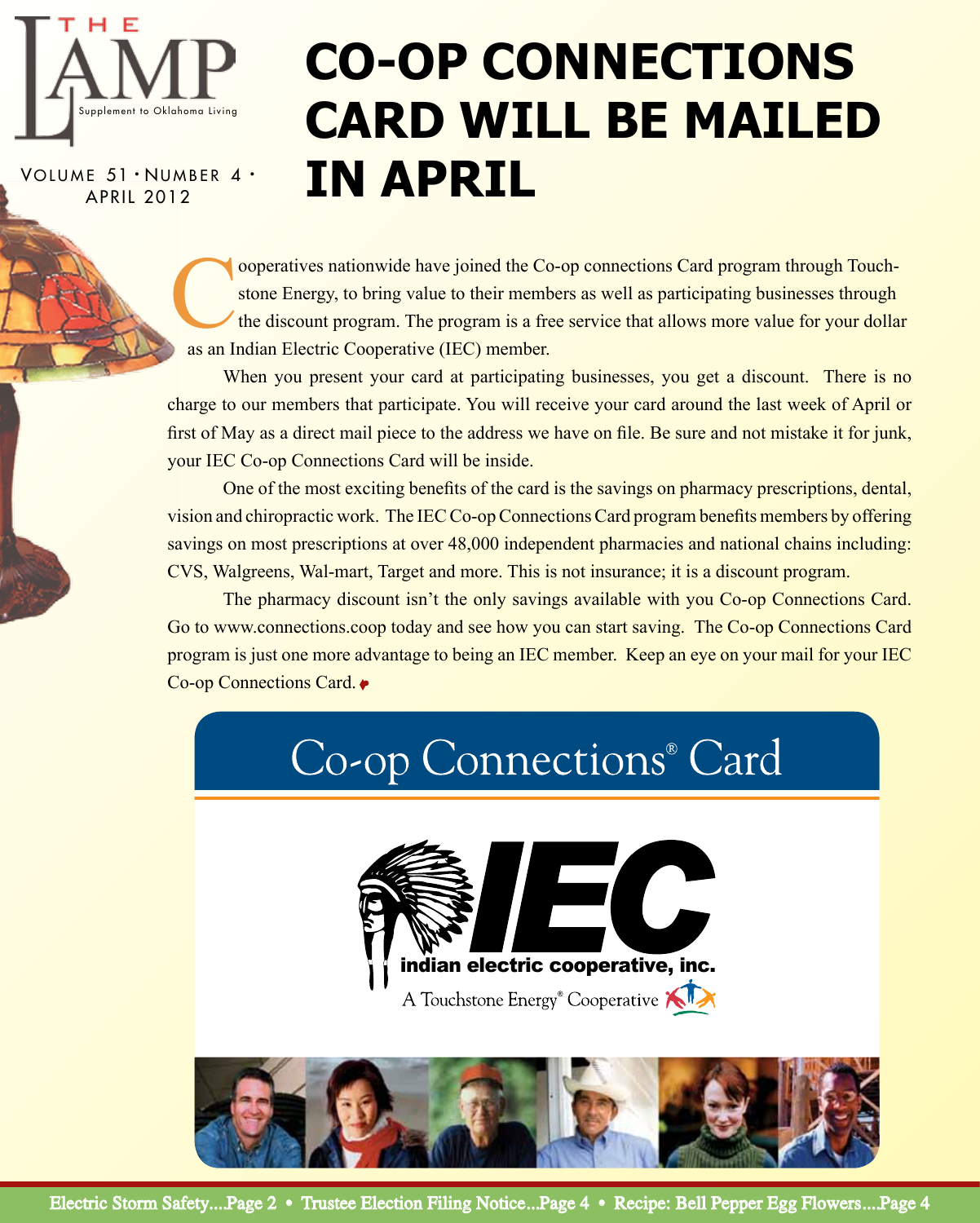## **Electrical Safety During and After Storms**

Severe storms and natural<br>
disasters can cause a variety of electrical safety<br>
hazards in and around our home disasters can cause a variety of electrical safety hazards in and around our homes. Lightning, downed power lines, and floods are just a few of the serious safety concerns associated with storms. Unfortunately, many of these electrical safety hazards remain long after the storm itself has passed.

To help protect you from storm-related electrical hazards, the Electrical Safety Foundation International (ESFI) and Indian Electric Cooperative (IEC) are providing answers to common storm safety questions about:

- ➤ Lightning
- ▶ Power Lines

### **Frequently Asked Questions**

#### **Lightning**

*What should I do if I am caught outside during a lightning storm?*

- ► Move to a low point. Lightning hits the tallest available object, so get down low in a crouched position if you are in an exposed area.
- Stay away from trees.
- ➤ Avoid metal. Don't hold onto metal items like bats, golf clubs, fishing rods, tennis rackets, or tools. Stay away from metal sheds, clotheslines, poles, and fences.
- ➤ Stay away from water, including pools, lakes, puddles, and anything damp—like grass.

Don't stand close to other people. Spread out.

#### *Is there any sort of warning before lightning strikes?*

Not necessarily, but sometimes. If you feel a tingling sensation or your hair stands on end, lightning may be about to strike. Do not lie down. Instead, crouch down, tuck your head, and cover your ears.

#### *What should I do if I encounter a lightning storm while driving in my car?*

Slow down and use extra caution. If possible, pull off the road into a safe area.

#### *Am I safer in or out of my car?*

Do not leave your vehicle during a thunderstorm. A vehicle is considered safe during a thunderstorm if it is fully enclosed with a metal top such as a hard-topped car,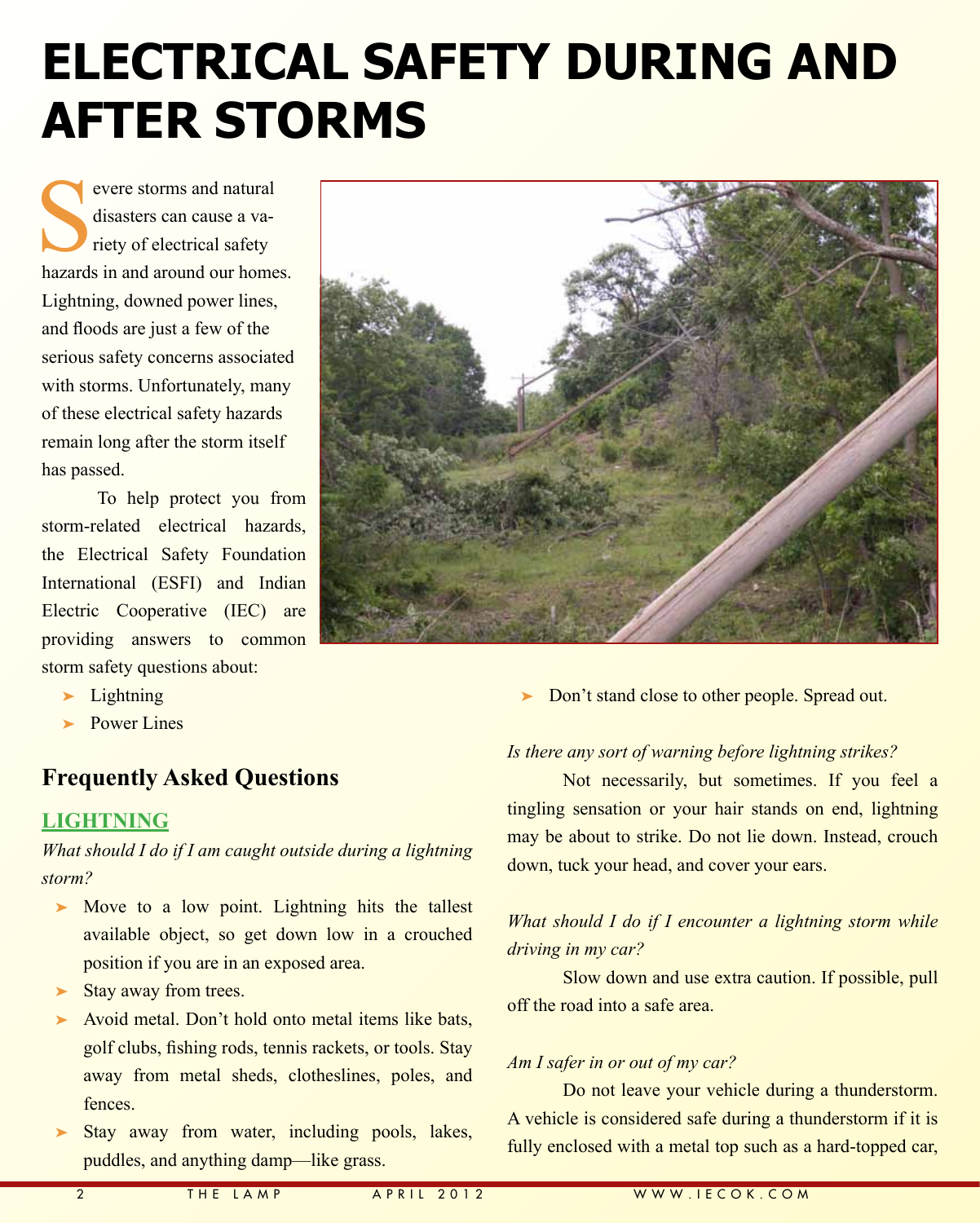minivan, bus, truck, etc. While inside a safe vehicle do not use electronic devices, such as radio communications.

#### *The storm is still raging outside. Are we safe from lightning if we stay inside the house?*

Follow these indoor lightning safety tips to help keep your family safe inside while it's storming outside:

- ➤ To avoid lightning strikes, stay away from windows and doors.
- ► If possible, unplug electronic equipment before the storm arrives. Avoid contact with electrical equipment and cords during storms.
- ► Avoid contact with water and plumbing, including sinks, baths and faucets.

#### *Can I talk on the telephone during an electrical storm?*

Use corded telephones only for emergencies. You can use cordless or cellular phones.

I have an outside dog. Is it okay to leave him out there during a lightning storm?

Doghouses are not lightning-safe, and chained animals can easily become victims of lightning strikes. You should bring your pets inside to protect them.



#### **Power Lines**

#### *What should I do if I encounter a downed power line?*

If you see a downed power line, move at least 10 feet away from the line and anything touching it. The human body is a ready conductor of electricity.

The proper way to move away from the line is to shuffle away with small steps, keeping your feet together and on the ground at all times. This will minimize the potential for a strong electric shock. Electricity wants to move from a high voltage zone to a low voltage zone and it could do that through your body.

#### *What can I do to help someone who has come in contact with a downed power line?*

If you see someone who is in direct or indirect contact with the downed line, do not touch the person. You could become the next victim. **Call 911 instead.**

#### *Can I use something that is not metal to try to move a downed power line myself?*

Do not attempt to move a downed power line or anything in contact with the line by using another object such as a broom or stick. Even non-conductive materials like wood or cloth, if slightly wet, can conduct electricity and then electrocute you.

*What should I do if I see a downed power line in the street while I am driving my car?*

Do not drive over downed power lines.

*What if a power line comes down onto my car or I didn't see it until I've driven into it?*

If you are in your car and it is in contact with the downed line, stay in your car. Tell others to stay away from your vehicle.

If you must leave your car because it's on fire, jump out of the vehicle with both feet together and avoid contact with the live car and the ground at the same time. This way you avoid being the path of electricity from the car to the earth. Shuffle away from the car. ◊